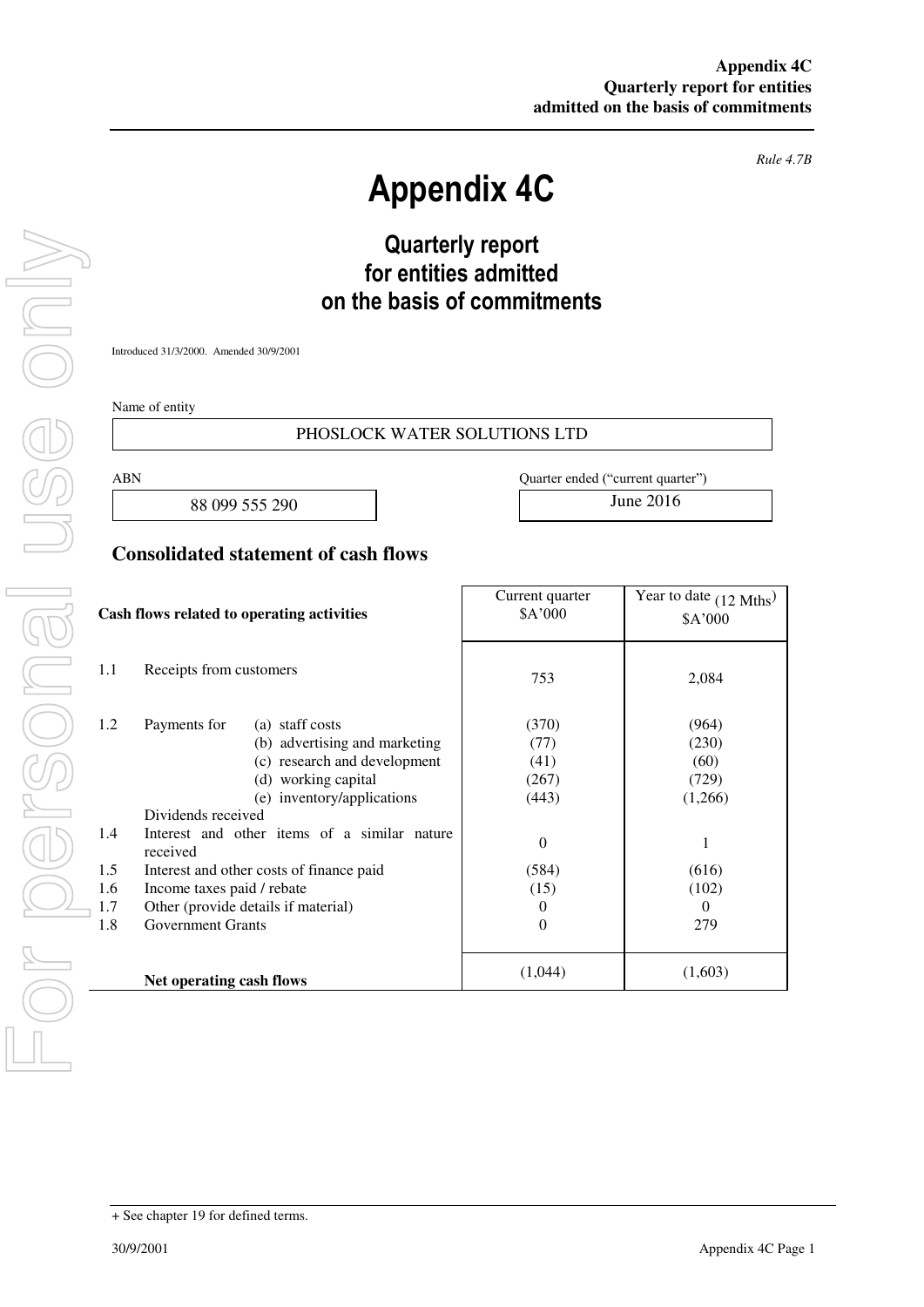|                      |                                                                                                                                                                                                                                      | Current quarter<br>\$A'000 | Year to date (12 Mths)<br>\$A'000 |
|----------------------|--------------------------------------------------------------------------------------------------------------------------------------------------------------------------------------------------------------------------------------|----------------------------|-----------------------------------|
| 1.8                  | Net operating cash flows (carried forward)                                                                                                                                                                                           | (1,044)                    | (1,603)                           |
| 1.9                  | Cash flows related to investing activities<br>Payment for acquisition of:<br>(a) businesses (item 5)<br>(b) equity investments<br>(c) intellectual property<br>physical non-current assets<br>(d)<br>other non-current assets<br>(e) | (17)<br>(9)                | (95)<br>(17)                      |
| 1.10                 | Proceeds from disposal of:<br>(a) businesses (item 5)<br>(b) equity investments<br>(c) intellectual property<br>(d) physical non-current assets<br>other non-current assets<br>(e)                                                   |                            |                                   |
| 1.11<br>1.12<br>1.13 | Loans from Minority Shareholders<br>Loans repaid by other entities<br>Other (provide details if material)                                                                                                                            |                            |                                   |
|                      | Net investing cash flows                                                                                                                                                                                                             | (26)                       | (112)                             |
| 1.14                 | Total operating and investing cash flows                                                                                                                                                                                             | (1,070)                    | (1,715)                           |
| 1.15                 | Cash flows related to financing activities<br>Proceeds from issues of shares, options, con                                                                                                                                           |                            |                                   |
| 1.16                 | notes<br>Proceeds from sale of forfeited shares                                                                                                                                                                                      | 4,286                      | 4,779                             |
| 1.17<br>1.18         | Proceeds from borrowings<br>Repayment of borrowings                                                                                                                                                                                  | $\theta$<br>(1,950)        | 725<br>(2, 410)                   |
| 1.19<br>1.20         | Dividends paid<br>Other – Capital raising costs                                                                                                                                                                                      | (146)                      | (146)                             |
|                      | Net financing cash flows                                                                                                                                                                                                             | 2,190                      | 2,948                             |
|                      | Net increase (decrease) in cash held                                                                                                                                                                                                 | 1,120                      | 1,233                             |
| 1.21                 | Cash at beginning of quarter/year to date                                                                                                                                                                                            | 248                        | 161                               |
| 1.22<br>1.23         | Exchange rate adjustments<br>Cash at end of quarter                                                                                                                                                                                  | (6)<br>1,362               | (32)<br>1,362                     |
|                      |                                                                                                                                                                                                                                      |                            |                                   |

<sup>+</sup> See chapter 19 for defined terms.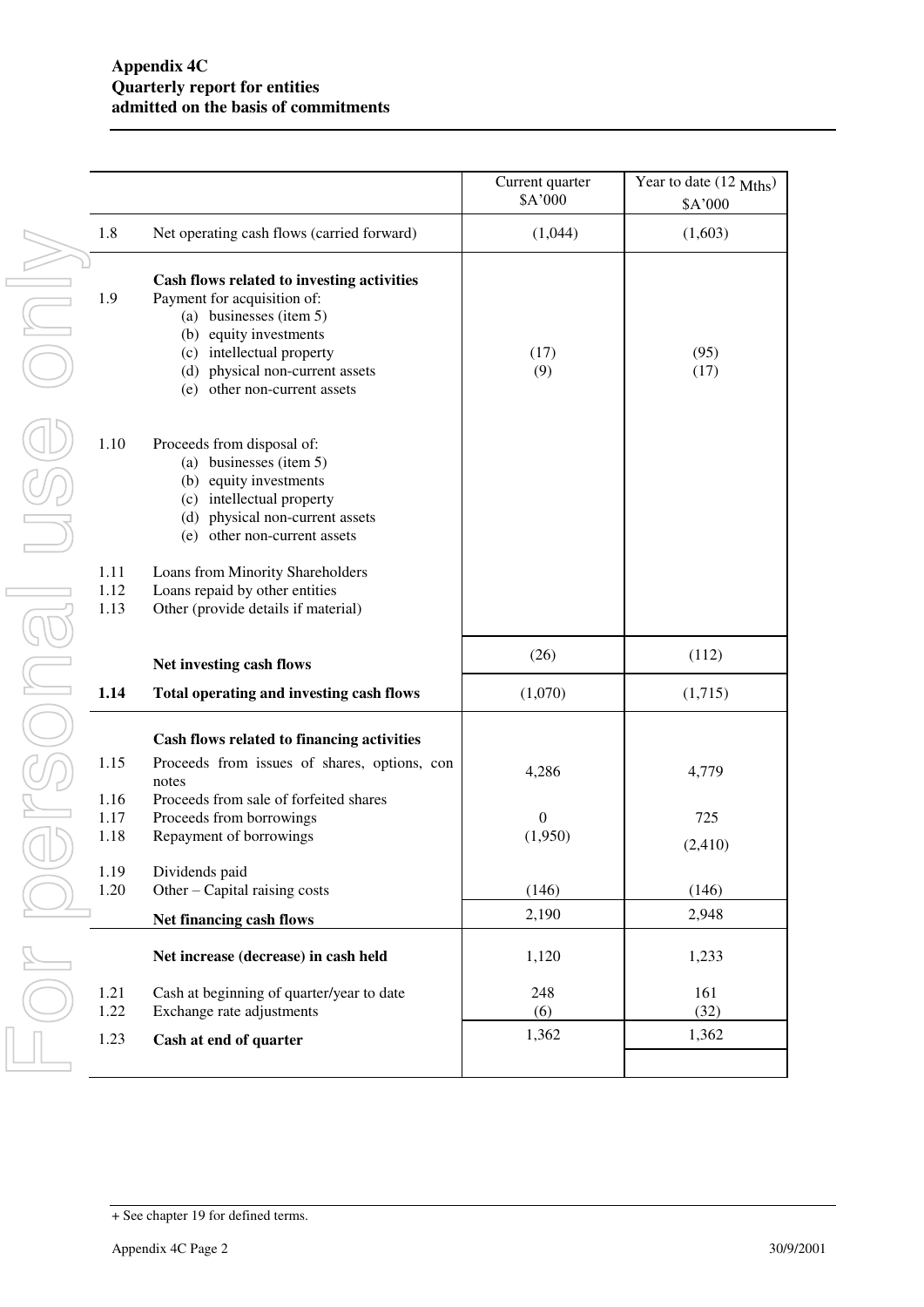Current quarter

### **Payments to directors of the entity and associates of the directors Payments to related entities of the entity and associates of the related entities**

|      |                                                                  | \$A'000 |
|------|------------------------------------------------------------------|---------|
| 1.24 | Aggregate amount of payments to the parties included in item 1.2 | 61      |
| 1.25 | Aggregate amount of loans to the parties included in item 1.11   |         |
| 1.26 | Explanation necessary for an understanding of the transactions   |         |

During the period \$36,000 was paid as Executive Director salaries and \$25,000 paid as Non-Executive Directors fees.

### **Non-cash financing and investing activities**

- 2.1 Details of financing and investing transactions which have had a material effect on consolidated assets and liabilities but did not involve cash flows
- 2.2 Details of outlays made by other entities to establish or increase their share in businesses in which the reporting entity has an interest

### **Financing facilities available**

*Add notes as necessary for an understanding of the position. (See AASB 1026 paragraph 12.2).* 

|     |                                                                              | Amount available<br>A'000 | Amount used<br>A'000 |
|-----|------------------------------------------------------------------------------|---------------------------|----------------------|
|     | Loan facilities                                                              |                           |                      |
| 3.2 | Converting Notes maturing 30 June 2017*<br>(subject to shareholder approval) | 650                       | 650                  |

<sup>+</sup> See chapter 19 for defined terms.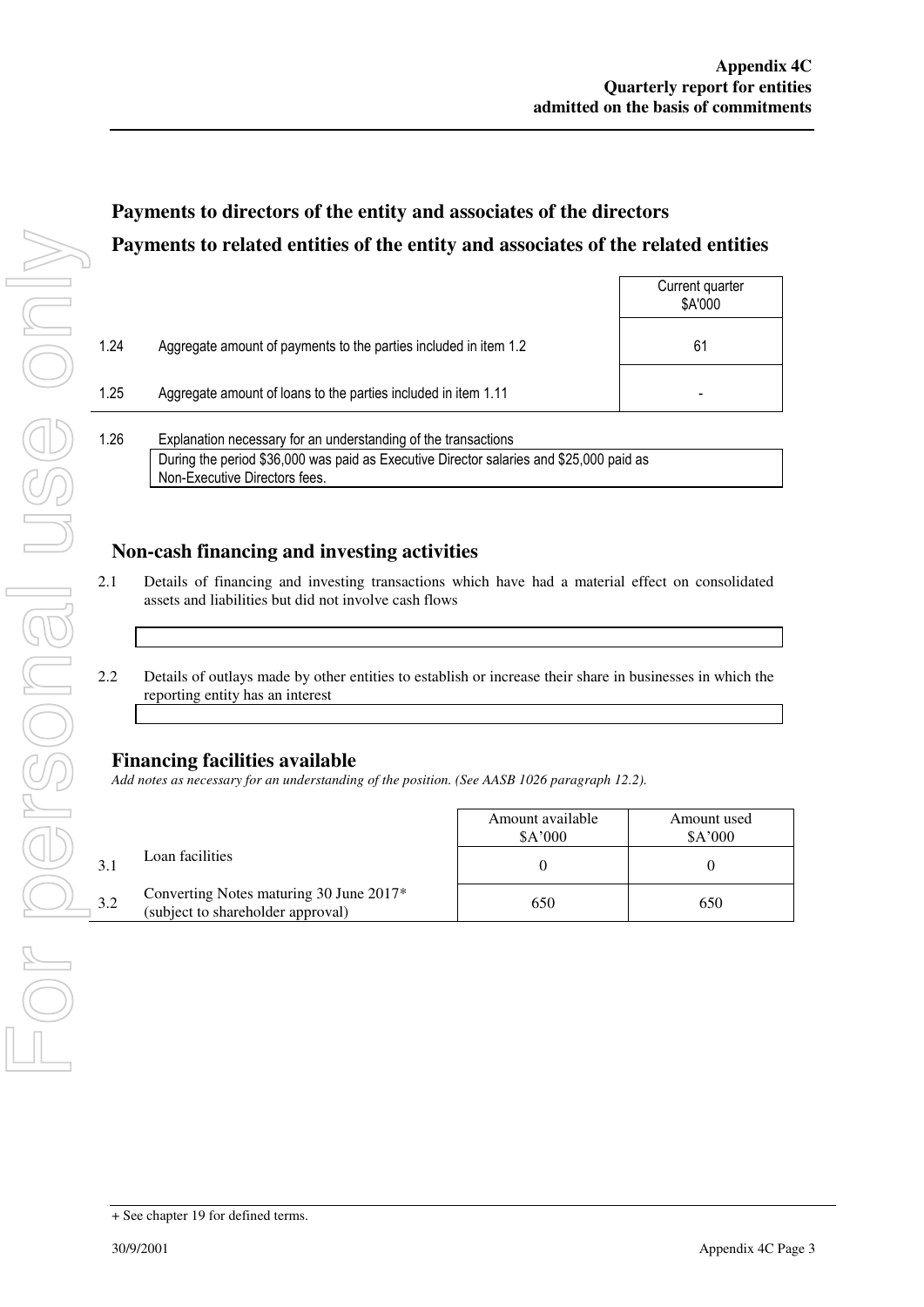### **Reconciliation of cash**

| Reconciliation of cash at the end of the quarter (as<br>shown in the consolidated statement of cash flows) to<br>the related items in the accounts is as follows. | Current quarter<br>A'000 | Previous quarter<br>A'000 |
|-------------------------------------------------------------------------------------------------------------------------------------------------------------------|--------------------------|---------------------------|
| Cash on hand and at bank<br>4.1                                                                                                                                   | 637                      | 193                       |
| Deposits at call<br>4.2                                                                                                                                           | 670                      |                           |
| Bank overdraft<br>4.3                                                                                                                                             |                          |                           |
| 4.4<br>Other $-$ Term deposit                                                                                                                                     | 55                       | 55                        |
| Total: cash at end of quarter (item 1.23)                                                                                                                         | 1,362                    | 248                       |

Acquisitions and disposals of business entities

|     |                                              | Acquisitions<br>$(Item\ 1.9(a))$ | Disposals<br>$(Item\ 1.10(a))$ |
|-----|----------------------------------------------|----------------------------------|--------------------------------|
| 5.1 | Name of entity                               |                                  |                                |
| 5.2 | Place of incorporation<br>or registration    |                                  |                                |
| 5.3 | Consideration for<br>acquisition or disposal |                                  |                                |
| 5.4 | Total net assets                             |                                  |                                |
| 5.5 | Nature of business                           |                                  |                                |
|     |                                              |                                  |                                |

<sup>+</sup> See chapter 19 for defined terms.